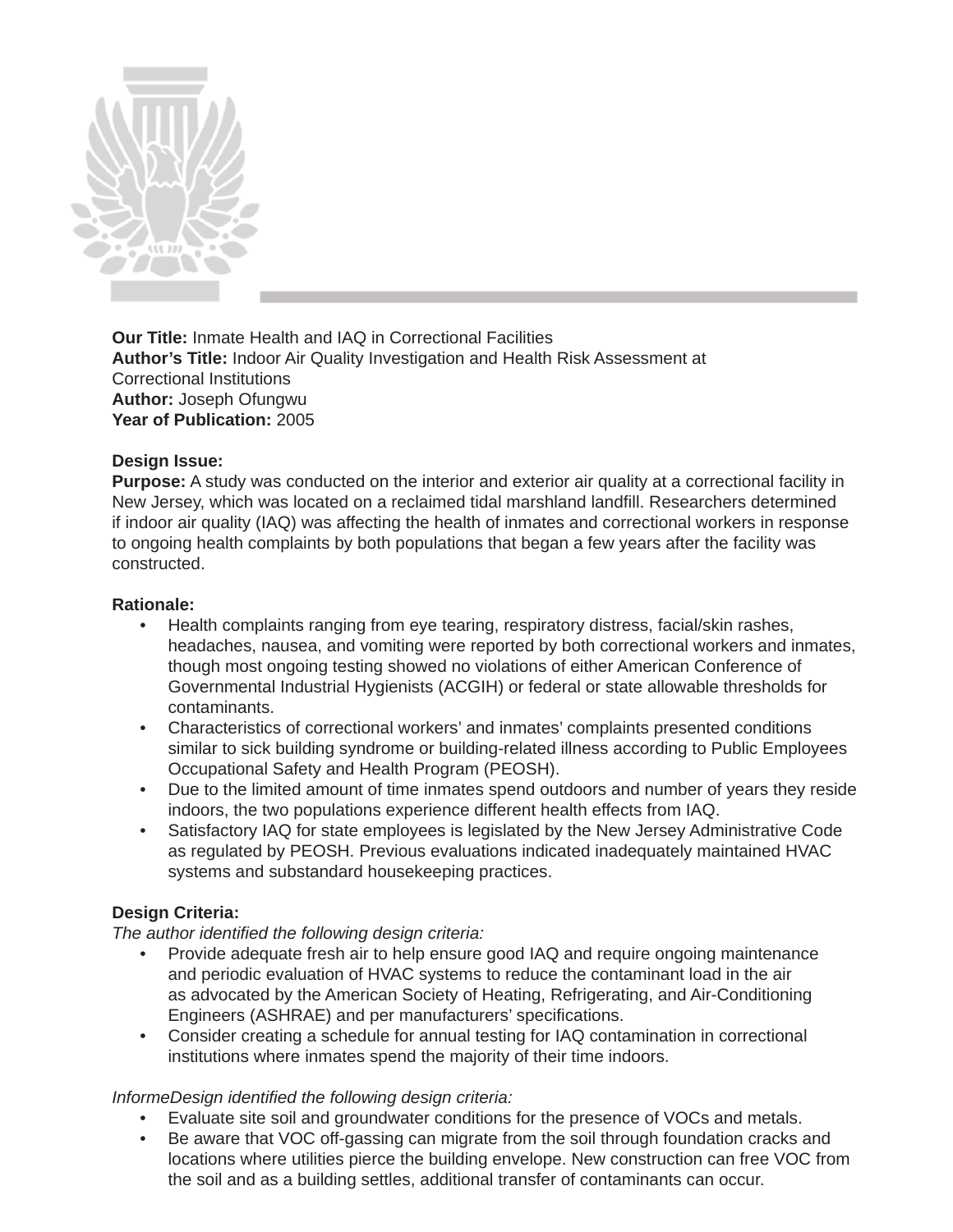

- Be aware of chemicals and hazardous substances contained in maintenance and cleaning products that might contaminate the air and provide adequate, protected storage for them.
- Consider engineering of HVAC systems to accommodate contaminants that might be contributed by building occupants, such as smoking or incense burning.

# **Key Concepts:**

- Sick building syndrome is detected when persons' symptoms (headache; eye, respiratory, throat, or skin irritation; difficulty concentrating) are only present when in the building, but dissipate after they leave, which is not possible for inmates. In contrast, building-related illness (including Legionnaire's disease, asthma) refers to persons' symptoms (irritations similar to those from sick building syndrome, chills, congestion, muscle aches, pneumonia) that do not dissipate when they leave the building and is typically found to affect fewer individuals. Both conditions are identified if they cannot be attributed to a known illness.
- Causes of building-related illness are typically allergic reactions to biological or microbial contaminants or chemicals.
- IAQ is most positively impacted by adequate fresh air being introduced into the building (PEOSH); poorly maintained HVAC systems contribute to poor IAQ by allowing accumulation of contaminants.
- In a preliminary evaluation of the facilities' buildings, 'hot spots' of contamination were not found.
- Findings of the IAQ readings indicated that the PEOSH threshold for carbon dioxide concentration (1,000 ppm) was exceeded (3,058 ppm) in several locations. Also, four metals (beryllium, cadmium, thallium, and mercury) were found at levels in excess of the U.S. Environmental Protection Agency (EPA) guidelines.
- All other readings found levels of VOCs, metals, fungal spore counts, benzene, trichloroethylene, and tetrachloroethylene, but none exceeded the U.S. Occupational Safety and Health Administration's acceptable exposure levels.
- Contamination sources were identified as subsurface soil and groundwater contaminated with VOCs and metals, in excess of levels indicated as acceptable by the NJ Department of Environmental Protection. Additionally, application and storage of chemicals used in cleaning and maintenance, smoking and incense burning, and liquefied petroleum gas were found to negatively impact IAQ.
- Results from the risk-assessment model indicated that cancer risk was within the USEPA acceptable range for the workers at both 50% and 95% exposure values and for the inmates at the 50% level. For inmates, trichloroethylene at the 95% exposure level exceeded the USEPA acceptable level of risk.

# **Research Method:**

• This study was commissioned by the New Jersey Department of Corrections in response to IAQ related complaints and associated health impacts. A single correctional facility was evaluated that included air sampling (both exterior and indoor) and health riskassessments of both correctional workers and inmates.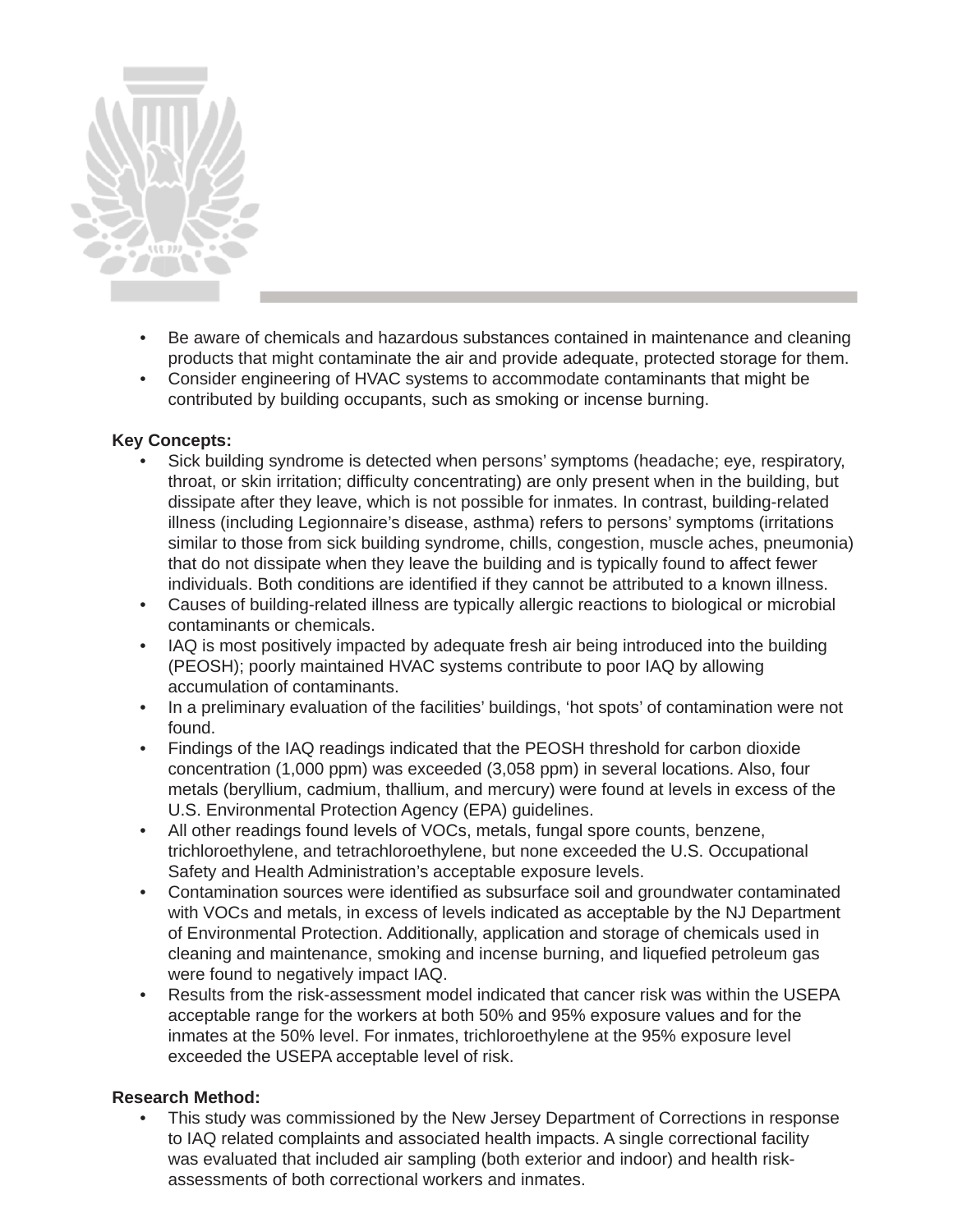

- Preliminary evaluation of the IAQ was conducted to determine if 'hot spots' were present using direct reading instruments, analysis of air and wiping samples for chemical and microbial contaminants, and the building envelope. Also, outdoor air readings were taken to compare to indoor air readings as a baseline of ambient air quality.
- Buildings (17) that included inmate housing (11), administration, hospital, kitchen/dining, and chapel were evaluated using 65 sampling locations.
- Readings were evaluated using the ASHRAE threshold of 80% of occupants rating the IAQ as comfortable, without complaint.
- Air samples were used to detect semivolatile organic chemicals (SVOCs), metals, volatile organic compounds (VOCs), fixed gasses (including methane), polychlorinated byphenyls (PCBs), and fungal spores were taken in the morning and afternoon to avoid timing impacts on the readings. Samples were evaluated in a laboratory setting.
- Health risk-assessment was applied to the correctional worker population (diverse in race and gender) and the inmate population (primarily black and male). IAQ readings were modeled on two sets of criteria, best guess (50%) exposure and worst case (95%) exposure in context with exposure time (hours/day), exposure frequency (days/year), exposure duration (number of years), inhalation rate, and body weight.
- The US EPA human health risk-assessment was used for guidance as well as the American Petroleum Institute's Decision Support System Model. It was assumed that IAQ contaminants were universally evident across the buildings at the correctional facility.
- Air sampling data were analyzed using the Shapiro-Wilk and Kolmogorov-Smirnov tests that found the data were not normalized, based on the great number of samplings that did not detect contaminants.

# **Limitations of the Study:**

*The author identified the following limitations:* 

• Modeling exposure to contaminants and estimating risk introduces variability and uncertainty in the results of the analysis.

**Commentary:** Additional information about specific contaminants, metals, and other pollutants is provided. The construction date of the building, the time of year and duration of the air sampling, and the population sizes (correctional workers and inmates) were not identified. The author notes that the building was about 20 years old and was constructed on a reclaimed tidal marshland site (formerly a landfill with the probability of illegally-deposed waste), which may have impacted the findings relative to soil and ground water characteristics.

## **Adapted From:**

- **Author:** Joseph Ofungwu, The Louis Berger Group, Oxford, New Jersey
- **Title:** Indoor Air Quality Investigation and Health Risk Assessment at Correctional Institutions
- **Publisher:** Wiley
- **Publication:** Integrated Environmental Assessment and Management